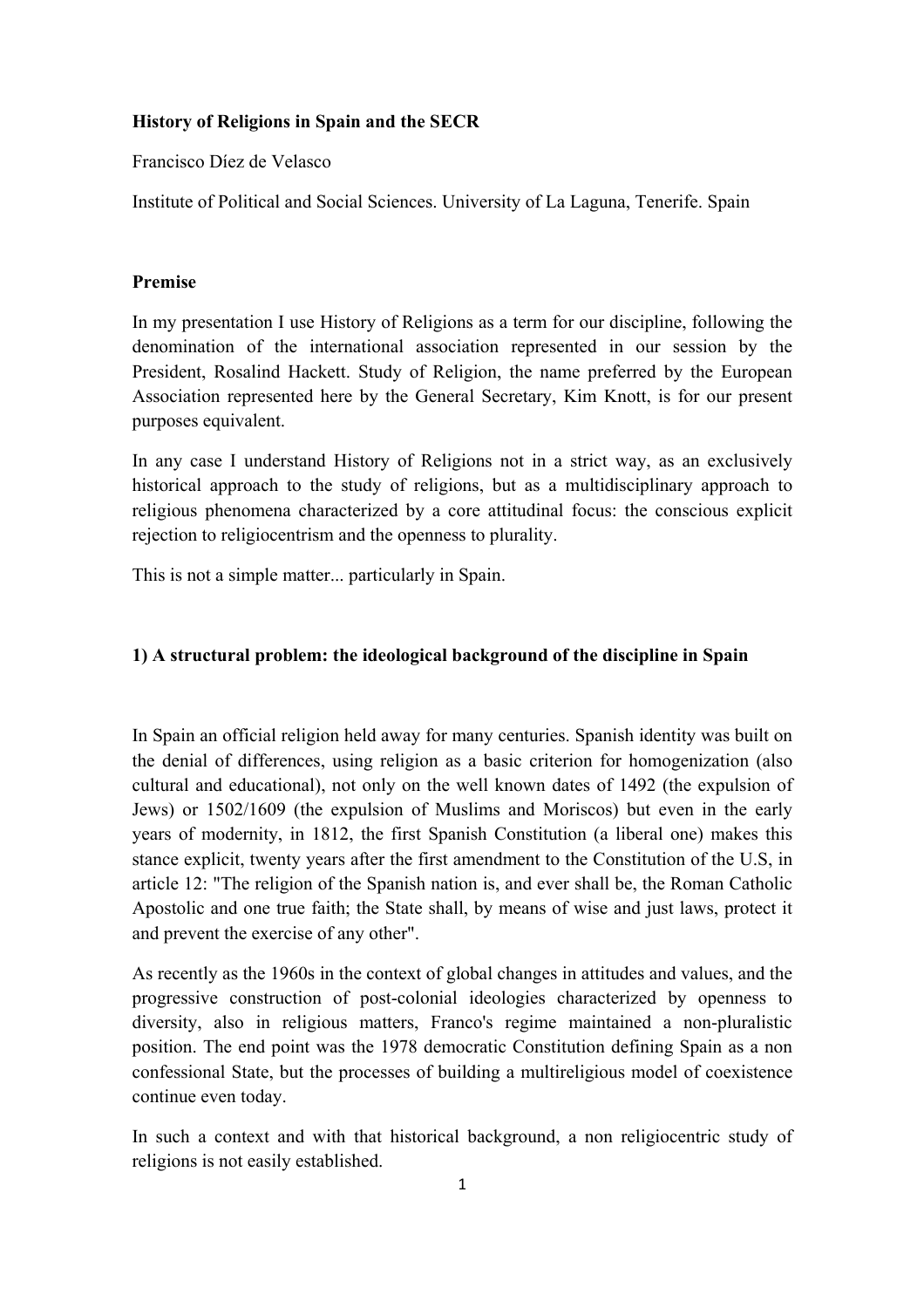We face a problem of focus: on the one hand we have the Spanish National-Catholic ideology opposed to any study of religious matters based on a pluralist perspective, and on the other the opposite view, Spanish anticlericalism or even antireligious ideology in which the study of religion and even religions, in plural, is regarded with suspicion (and seen as covert clericalism).

Religiocentric attitudes (the insider view: theological-confessional - and its opposite) represent a genuine handicap for the development of the discipline in Spain and allow us to account for the recent history of the establishment of this area of study in my country and particularly the late creation of the SECR (Sociedad Española de Ciencias de las Religiones / Spanish Society for the Sciences of Religions) in comparison to other European neighboring associations.

## **2) Paths cut short: a discipline in limbo**

But history might have been different.

 $\overline{a}$ 

In 1954 the first chair in Spain, in the University of Madrid was created, under the title "History of Religions", the first (and in fact sole professor) was Ángel Álvarez de Miranda, a disciple of the great Italian scholar Raffaele Pettazzoni<sup>1</sup>. Álvarez de Miranda and his chair were exceptions in the National-Catholic Spain of Franco's regime. The context was the "liberal years" (1951-1956) of Joaquín Ruíz Giménez at the head of the Ministry of Education: he was a friend of Álvarez de Miranda, and was very interested in religious subjects, involved from the beginning in the project and a key element in countering the opposition to the creation of the chair. The timid educational openness promoted by Ruíz Gimenez's group (which also included scholars such as Pedro Laín, president of the University of Madrid) was cut short by the step backwards of the regime in 1956...

Álvarez de Miranda had an open way of understanding the discipline (centered on a general and comparative perspective, on the claim for the autonomy of the History of Religions in the line of the Scuola di Roma). He also had many projects for the development of the discipline, but, unfortunately died prematurely in 1957 without establishing the chair or the area of study firmly in the Spanish University. The chair disappeared de facto; one of the arguments seems to have been expressed in the following crude terms: "Why History of Religions if there's only one religion?" Franco's regime at that time opted for technocracy; some of the new leaders (especially in

<sup>1</sup> In 1952 under his supervision Álvarez de Miranda presented a doctoral thesis entitled *Miti e riti sulla*  sacralità del toro/L'origine magica delle "corridas" nella Penisola Iberica ed in Creta in the University of Rome.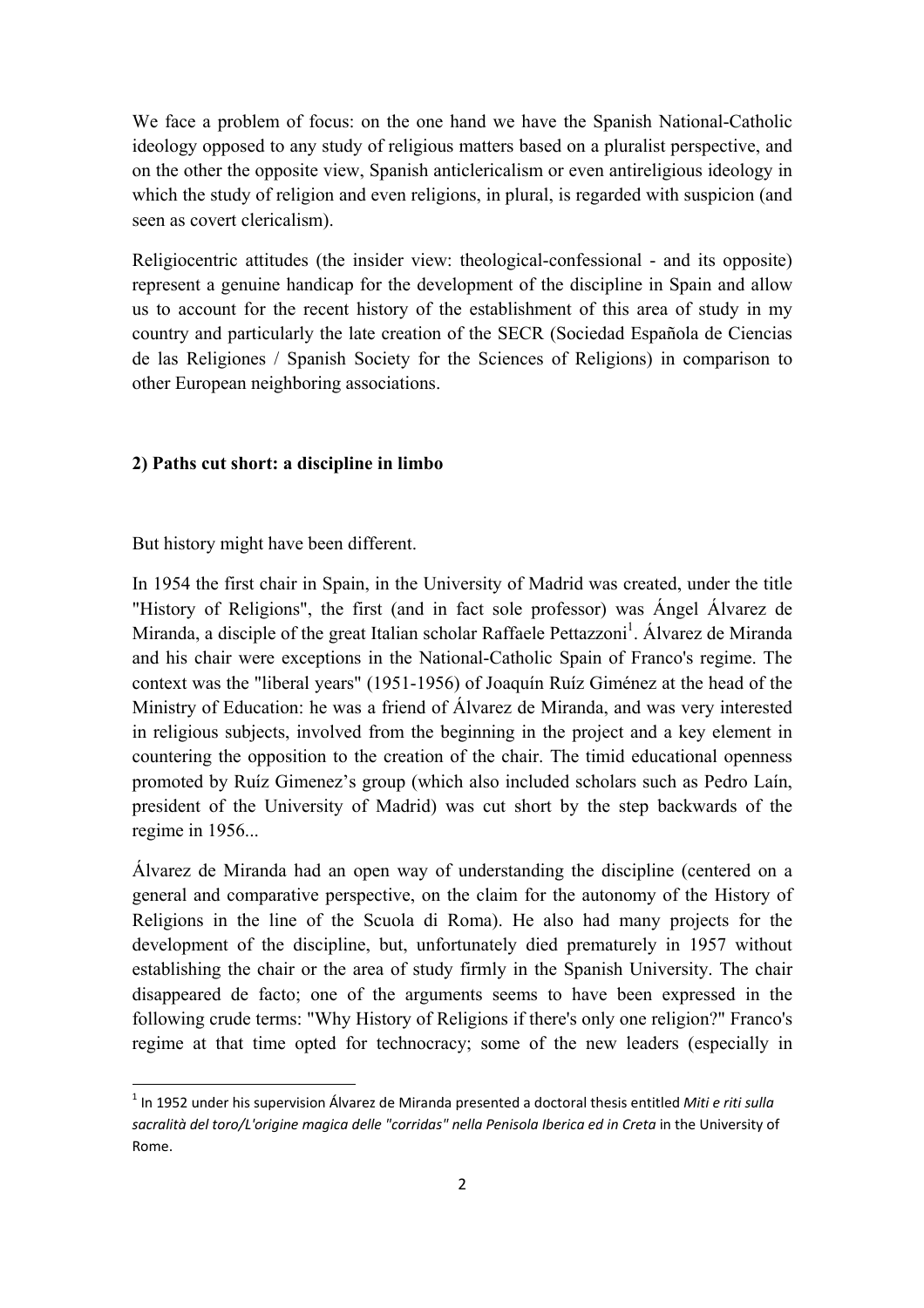educational and cultural matters) held a position close to the Catholic integrism promoted by Opus Dei. The pluralist position which defines History of Religions had no great future in that context and the discipline was far removed from the interests of the university leaders of Franco's regime.

The story in democratic Spain was more of the same... the Ministry of education has been generally in the hands of people in the line of non- or anti-religious points of view when the left win, and in the line of conservative Catholic or even integrist positions when the right was in power. The leading authorities in the universities follow similar standards... and we need to add another factor in their decisions: the collapse of the humanities within which the discipline is generally included in Spain, obscures the visibilization of the social interest for these kind of issues and studies.

Until the nineties History of Religions has actually survived as a subject of study in the public Spanish University, but only in the case of the University of Madrid, where it is relegated to a subordinate position in the programs of study. In the Catholic universities the discipline had a higher profile but in a theological-phenomenological-confessional way with strong religiocentric premises. In fact a number of Catholic scholars emerged from religious institutions and went on to teach in public universities in a bid to gain the freedom to develop their research programs without obstacles and impediments.

Despite the indifference (or even opposition) of the authorities, in the Spanish university in the seventies and the eighties an increasing number of researchers and scholars from different disciplines (historical, philological, sociological, anthropological, philosophical, juridical, etc.) made the study of religion an important area of their research interests. They constitute a critical mass, and when the general conditions changed, and they had the opportunity, with the reform of the early nineties, of changing the programs of study in their universities from the bottom up, the unenviable situation of the History of religions-the study of religions in the Spanish University saw a noteworthy improvement. It was in that context that the SECR was founded.

#### **3) The expansion in the nineties and the constitution of the Spanish Association**

The Spanish Association was formally constituted in May 1993 in Madrid as an inclusive and multidisciplinary project of cooperation between more than a hundred scholars of varying disciplinary backgrounds and regional origins. The initiative was connected with the earlier creation in the Universidad Complutense de Madrid of the ICR "Instituto de Ciencias de las Religiones" "Institute for the Sciences of Religions" (http://www.ucm.es/info/iucr/) in 1993. The ICR was the initiative of one single university (even though it included an important number of invited professors from other institutions), the SECR was the culmination of a collective endeavor bringing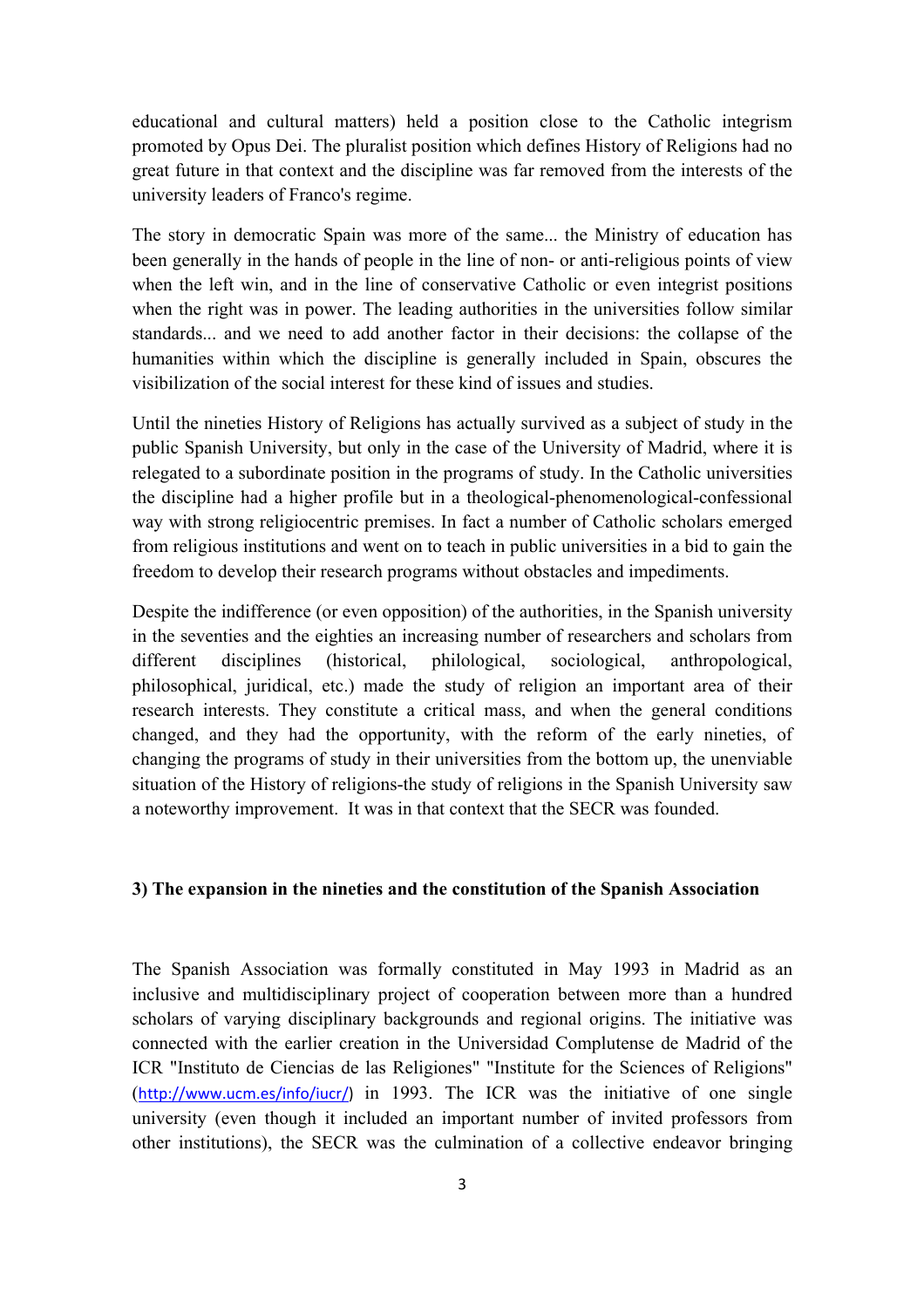together members of almost all the universities and research centers in Spain. From the outset the Spanish Association saw the need for internationalization. Professor Zwi Werblowski, Vice-president of the International Association for the History of Religions was present at the meeting in which the Association was established, and one of the first decisions was to apply for membership of the International Association, a request that was formally granted at the 1995 Congress in Mexico City. The Spanish Association had been involved from the very beginnings of the constitution of the European Association for the Study of Religions, for example in the Preparatory Working Committee and in the subsequent Executive Committees. The Spanish Association was also involved in the aborted Eurassoc project.

The panorama of the studies of History of Religions in those first years was of outstanding expansion. The new programs of study, in an important number of universities, included religious subjects, particularly, in the cases of the University of Madrid (with the weight of the ICR and a doctorate in Sciences of Religions), of the University of La Laguna (with a program of specialization in History of Religions), of the University Pompeu Fabra of Barcelona, of the University of Cantabria at Santander, the University of Santiago de Compostela, the University of Seville, and a long etcetera, and the list was to expand later though in process of changing the Spanish university system to fit the European Higher Education Space, the presence of the subjects at degree level (for example in history, sociology, psychology, philosophy, philology or anthropology) is likely to diminish. At the same time, the numerous proposals of masters degrees in History-Sciences of Religions presented by a range of universities seems show an increase in the perceived importance of this area of study.

Coming back to the origins of the Spanish Association, it may be interesting (and not only for rhetorical and scholarly reasons) to say something briefly about the choice of the name. In both cases, in the ICR and the SECR, the term used has been Ciencias de las Religiones: Sciences of Religions and not the more traditional, History of Religions, a term which might better have reflected Álvarez de Miranda's legacy.

The reasoning behind the choice of term runs as follows; the Spanish Association is not the result of a coherent disciplinary construction of the kind Álvarez de Miranda's might have been aiming for. The SECR was built by the inclusion of scholars coming from various disciplinary fields, coming from several scientific approaches to the subject. Only a minority had in mind the model of a general and comparative approach constructing an autonomous disciplinary field (a Science of Religion in the German sense, a "Religionswissenschaft", a "Storia delle Religioni" in the sense of the "Scuola di Roma"). In Sciences of Religions, "Sciences" refers to the plurality of disciplinary approaches; "religions" refers to the plurality of religions to be studied. The choice implies more than a sole disciplinary view: it's a convergent project open to a range of interested parties. The model does perhaps, on the other hand, offer less, because there is a fragmentation of knowledge, a renunciation of a structured research agenda which seeks through the instruments of scientific method to understand religion and religions. I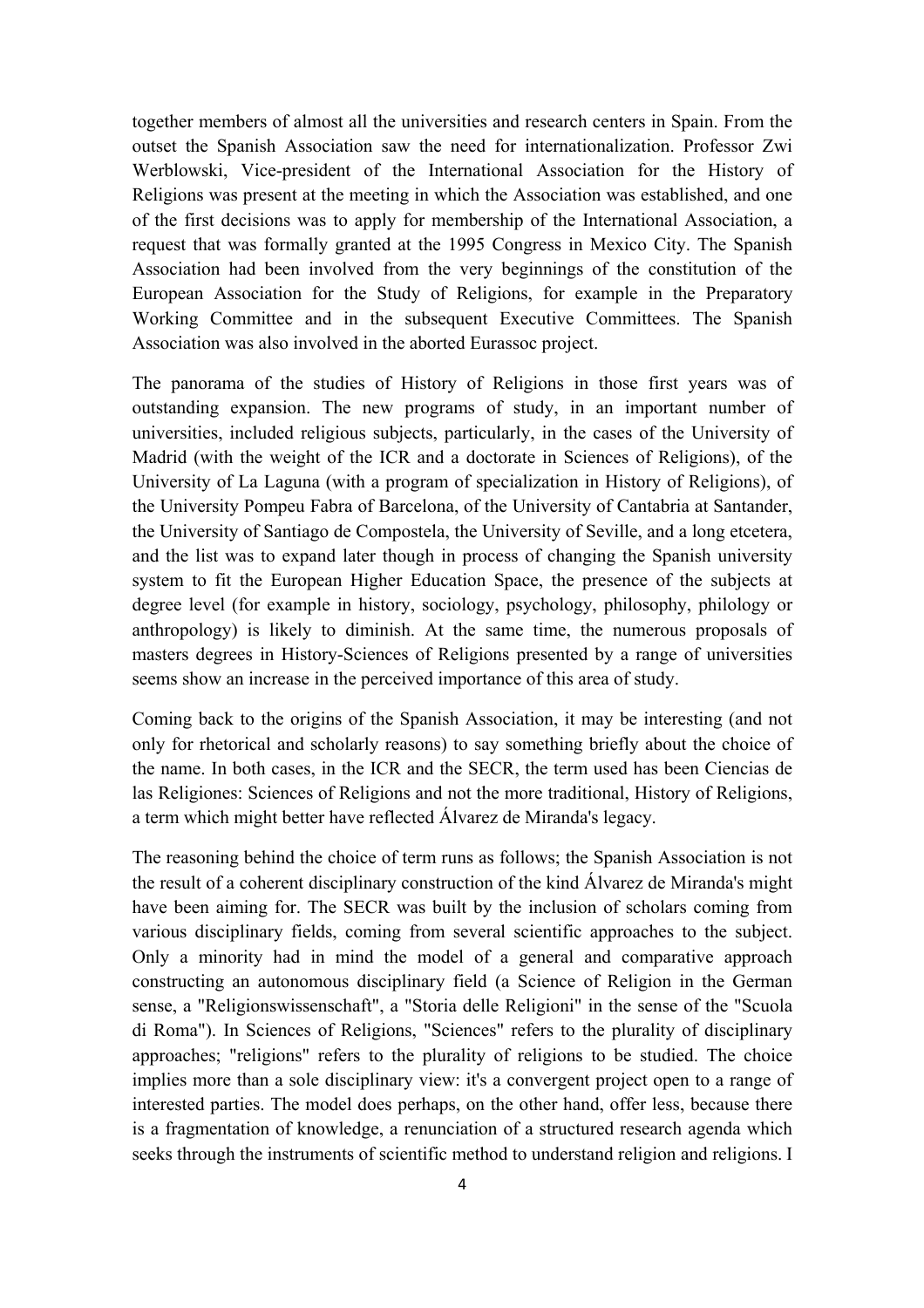hope it was not at the same time a comfortable way out of the explanatory ambitions implied in the terms History of Religions or Science of Religion, leaving those matters to other approaches. We need to have in mind that the theological and confessional perspectives are often designated in the Spanish Catholic universities (and also in the Spanish speaking countries) by the ambiguous term "Ciencias Religiosas" (Religious Sciences). Perhaps the covert mental schema implied for some (confessional o paraconfessional) scholars is that History of Religions (and the other fragmented possible approaches, the other Sciences of Religions, including Phenomenology of Religion) could be merely reduced to "ancillae Theologiae".

### **4) Milestones in the history of the Spanish Association**

1994 saw the beginning of one of the most important commitments of the Association, namely that of holding a conference every two years.

The first was hosted by the University of Madrid (Universidad Complutense de Madrid) and the Instituto de Ciencias de las Religiones under the direction of Julio Trebolle and Montserrat Abumalham. Thirty of the papers presented were included in the post-event publication in the newly born journal of the ICR, named *'Ilu. Revista de Ciencias de las religiones* and they provide an idea of the variety of interests of the first members of the Association. Ancient Religions, Islam, Judaism, Christianity, Philosophy and Law are the fields best represented, but Anthropology, Sociology, Psychology, and Phenomenology also have their place.

A more detailed review of the disciplinary affiliations of the members of the Association could provide information on the part played by religious subjects in Spanish scholarship.

The emphasis on ancient religions, studied from historical and philological perspectives, is an outstanding feature, comparable, perhaps, with the case of our Italian and French counterparts in the "Società italiana di storia delle religioni" and the "Société Ernest-Renan". In Spain interest in religions without living followers has been relatively acceptable even in the pre-democratic decades on condition that there was no explicit comparison with Christianity. In fact even Álvarez de Miranda came from that historical and philological background and the core of his publications was devoted to ancient religions (Iberian religion, classical Greek religion). His heritage was followed by colleagues and friends, classical philologists or historians, such as José María Blázquez, honorary member of the SECR, who formed and lead an active school of specialists on religious subjects, some of them members of the SECR. Among them was Ramón Teja, a specialist in Ancient Christianity and current President of the SECR. He was the organizer, with his team (where the participation of Mar Marcos needs to be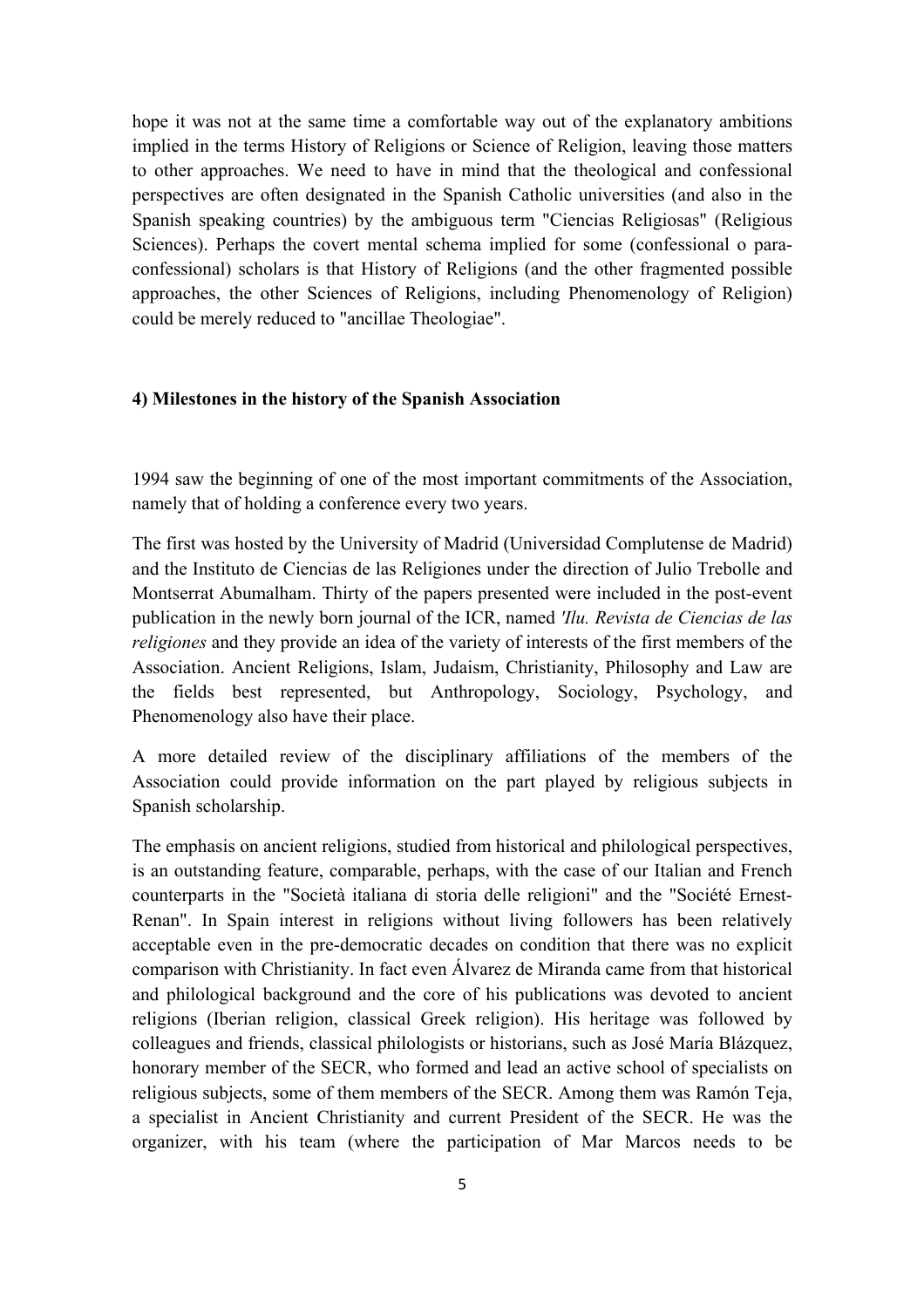emphasized), of the VI congress of the SECR, held in Santander in 2004, jointly celebrated with the IV Congress of the European Association. Another disciple of Blázquez is Santiago Montero Herrero, current director of the ICR and son of the supervisor of the Spanish thesis of Alvarez de Miranda, Santiago Montero Díaz, who from 1957 until his retirement in 1981 was responsible for the teaching of the subject History of Religions in the Universidad Complutense de Madrid (Blázquez was his successor). The IV Congress of the SECR hosted in 2000 by the University of La Laguna was organized also by disciples of Blázquez.

In the field of classical philology the specialists in Greek or Roman religions are well represented in the SECR, for example Emilio Suárez de La Torre, current Vice-President and organizer of the next biennial congress, to be held at the University of Valladolid next October.

The weight of Islamic studies in the Spanish Association is also noteworthy*.* The Andalusí heritage and the geopolitical position of Spain in relation to the *Mag*hreb and the Arab World (it constitutes a key factor during Franco's regime who could explain the important investments in educational-cultural capital) explain the importance of these areas of study in the Spanish University. But in our case the figure of Montserrat Abumalham, current Vice-president of the Spanish Association, and one of the founders and supporters of the whole project, is also very important. She has attracted to the Association an active group of specialists in Islamic studies who organized the III biennial Congress, held in the University of Seville in 1998.

In sharp contrast to Islamic Studies, Asian studies, a crucial field in the configuration of the discipline in many countries, are not prominent in Spanish scholarship and therefore in the university. Spanish interests generally focused outside Asia (mainly in America), especially in the nineteenth and the first half of the twentieth centuries, a period which saw the development of Oriental studies not only among the colonial powers with interests in Asia but also in Germany, Italy and the United States. Some of the Spanish scholars who devoted their research to Buddhist, Indian, Japanese, Chinese, or to Asian studies in general, were forced to develop their careers outside Spain. A good example would be the first President of the Spanish Association (a presidency that he held for more than a decade, from 1993 to 2004) and also current Honorary President, Raimundo Panikkar, who lived in Spain before his retirement in the University of California in Santa Barbara. His career in the field of the religious studies was built outside Spain and his disciples in the subject have not found a place in the Spanish university. The buddhologist Abraham Vélez, occasionally involved in the activities of the SECR, is a case in point between others. Nowadays, the situation seems to be changing with the initiatives Casa Asia foundation in Barcelona and the development of teaching programs focused on Asia in that city, in the UOC (Open University of Catalonia), in Salamanca and other universities. Some of the scholars involved in those new projects are members of the SECR.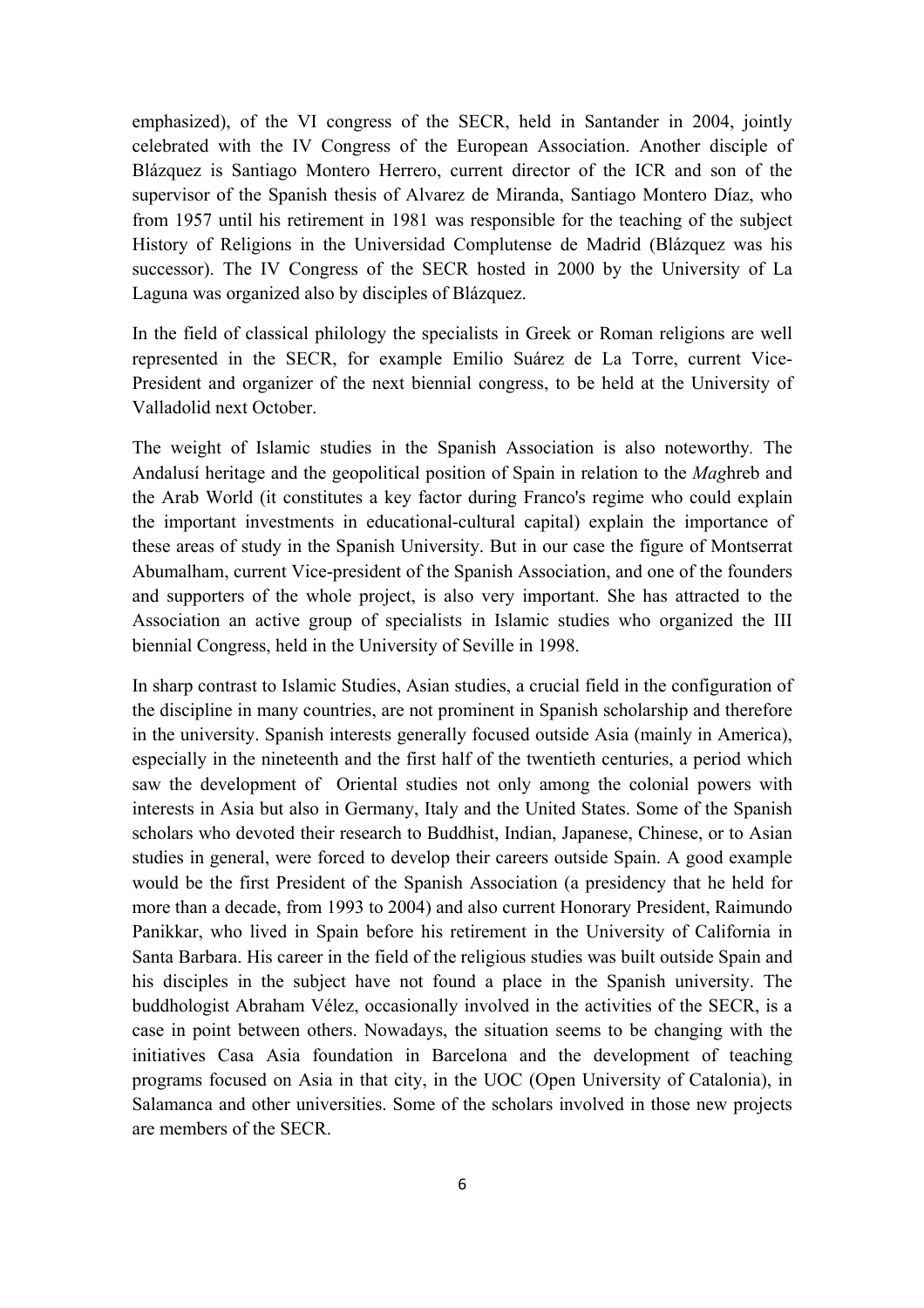Another privileged field in the Spanish Association is Jewish Studies. One of the leading figures in the SECR was Julio Trebolle, the first Vice-President. Trebolle played a crucial role in the development of the institution. As a result of his efforts Jewish Studies was a constant presence and a basic reference in all the activities of the Association, in its conferences and publications.

A field with a striking prominence in the Association is legal-juridical science. The presence of legal scholars is much more important in the SECR than in any other of the associations included in the IAHR. National-Catholicism may well explain, yet again, this difference. Under Franco's regime, the Catholic Church had a central position in the legal system. Canon law was applied in matrimonial and other private (and even public) matters. Church authorities gave their approval to the laws and some members of the Catholic hierarchy were members of the franquist "pseudo"-parliament. Canon law was an important element in the study of law and several scholars devoted their attention to it. With the passing in 1978 of a Constitution defining Spain as a non-confessional state, some of those scholars changed their focus, and the teaching and the implications of religion and law became their main field of interest. The new subjects of study were especially the legal bases for the application of religious freedom, the analysis of the legal implications of the transformation of Spain from a country with an official religion to a multireligious context of coexistence or the implications of religious pluralism in the law (national and international) from a comparative perspective. All those subjects are at the core of the interests of an Association like the SECR, devoted to the understanding of the place of religion in the past but also in the present and even in the future. Legal scholars have and have had an important place in the direction of the Association, the current General Secretary, Fernando Amérigo, and the last director of the Bulletin of the SECR, José María Contreras, are legal scholars. It was in fact this group that organized the last SECR Congress, the seventh, held in Toledo in 2006 and hosted by the UNED (National University of Distance Education).

The philosophical implications of the study of religion, and in general, Philosophy of Religion, is also a well represented field in the Association, the second Congress, held in Barcelona and organized by Amador Vega in the University Pompeu Fabra is the best evidence of this.

The participation in the Spanish Association of scholars from other diverse disciplinary fields is perhaps too vast to describe here, though the biennial congresses provide a good guide: the fifth congress was organized by the group of psychologists of religion in the University of Valencia in 2002, and a group of sociologists of religion are planning the tenth congress to be held at the University of Santiago de Compostela in 2010.

Another important tool in the construction of the SECR's shared knowledge space is the association's bulletin, entitled BSECR (Boletín de la Sociedad Española de Ciencias de las Religiones). The first issue (number 0) was published in 1993, the most recent, the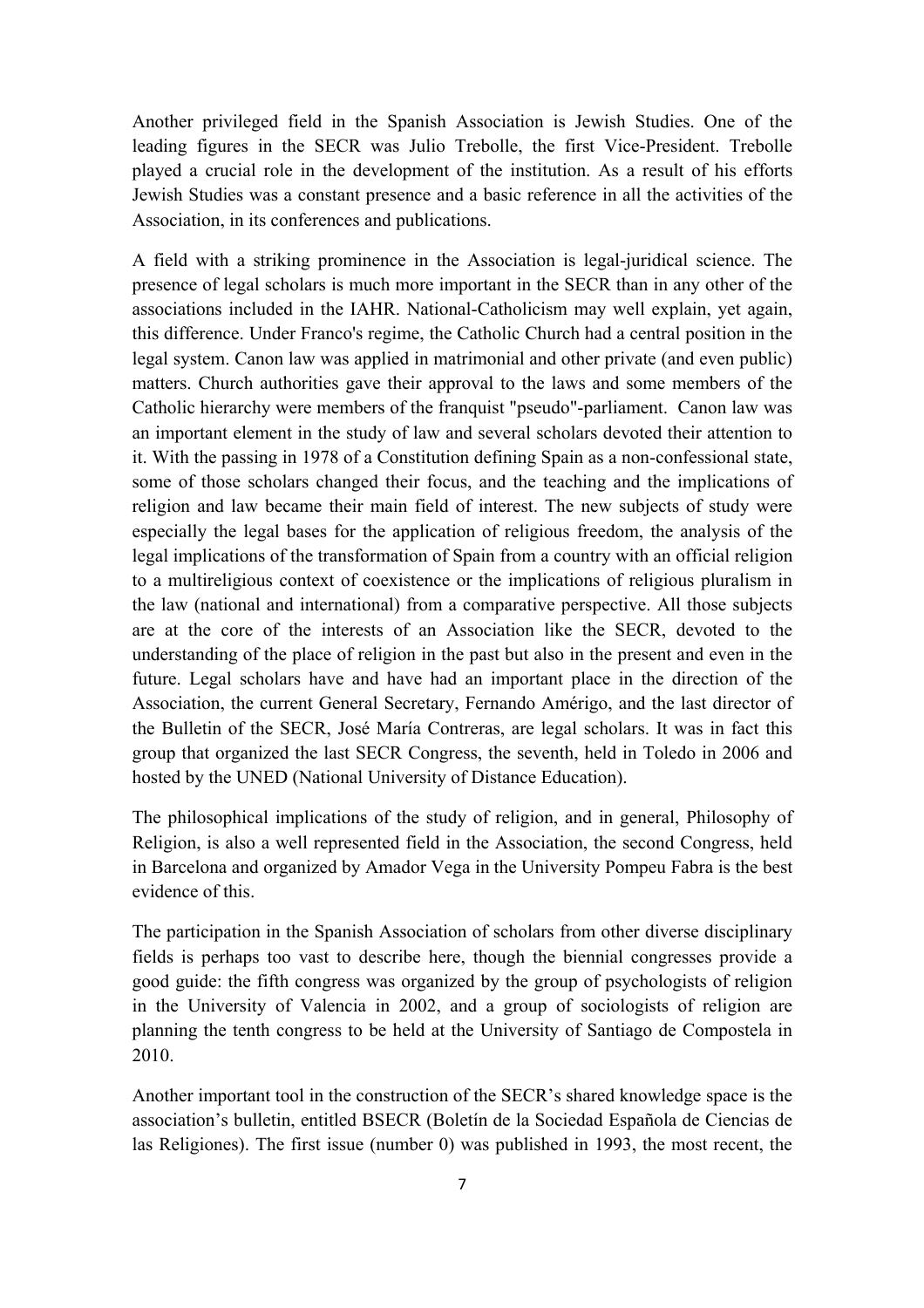nineteenth, two years ago, almost all the information included in that publication is accessible on the SECR's webpage, another basic instrument in the development of a scientific association.

#### **5) Challenges of the future**

In the overview of the SECR I'm proposing, and before ending my presentation, some reflection on the future of the Spanish Association and the challenges to the discipline in Spain seems appropriate.

The main challenge, in my opinion, will be the redefinition of the role of Religious Education in the Spanish school (and perhaps also at the European level). The educational debate in my country, up until now, has been an element of confrontation in the political arena. The discourses, infected by "parti pris", tend to come down to two polarized positions akin to the structural problems I outlined earlier. In those circumstances, the SECR could offer expert advice to politicians in order to build a consensual model of Religious Education in Spain based on a long term vision rather than short term political agendas. One example has been the Cosgaya Manifesto signed in 2004 by a group of members of the Spanish Association proposing a non confessional and non religiocentric model of Religious Education, differing starkly from the current model which produces a classroom ghettoization when religious matters are studied (the class is divided into Catholics, Jews, Evangelical Christians, Muslims, non religious and followers of a non confessional religious Education).

To clarify the panorama in the school would be, it goes without saying, a basic element in the consolidation of the teaching of History of Religions-Study of Religion in the University levels.

Another challenge has to do with the increasing inclusiveness of the Association. We need to reach scholars and religious studies research groups thus far not greatly involved in the SECR project, especially anthropologists and sociologists. The focus on attracting other scholars needs go beyond groups of scholars involved in teaching the subject to include the groups of researchers springing up in Spain. It implies expanding the objectives of the Spanish Association in terms of research. For example, there is the need to involve the SECR in the increasing number of research projects in the field study of religious diversity in Spain promoted by official institutions and research centers. There has been tremendous growth in this area in recent years as a result of the rise in immigration and the resultant changes in the transformation of the religious map of my country due to the free exercise of religious freedom. Perhaps the most ambitious and long term research program is the one promoted by a public Foundation of the Spanish Ministry of Justice named Pluralismo y Convivencia ("Pluralism and